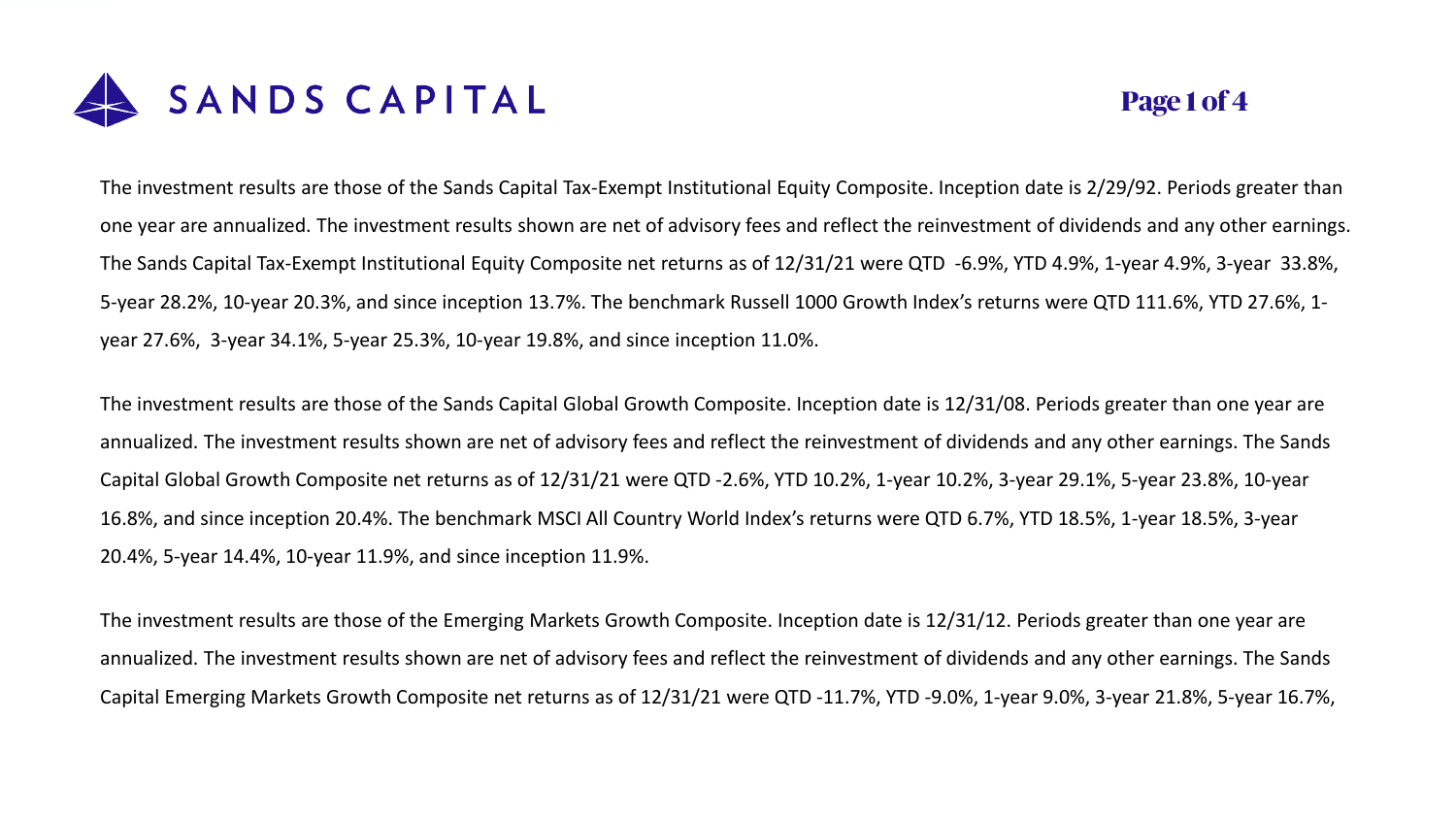

## **Page 2 of 4**

and since inception 10.2%. The benchmark MSCI Emerging Markets Index's returns were QTD -1.3%, YTD -2.5%, 1-year 2.5%, 3-year 10.9%, 5-year 9.9% and since inception 4.3%.

The investment results are those of the Sands Capital Global Leaders Composite**.** Inception date is 3/31/17. Periods greater than one year are annualized. The investment results shown are net of advisory fees and reflect the reinvestment of dividends and any other earnings. The Sands Capital Global Leaders Composite net returns as of 12/31/2021 were QTD -0.9%, YTD 7.5%, 1-year 7.5%, 3-year 22.8%, and since inception 19%. The benchmark MSCI All Country World Index's returns were QTD 6.7%, YTD 18.5%, 1-year 18.5%, 3-year 20.4%, and since inception 13.6%.

A full list of portfolio holdings, including portfolio holdings' purchase dates, is available on [www.sandscapital.com.](http://www.sandscapital.com/)

References to Visa, Starbucks, Apple Pay, and TikTok are presented for illustrative purposes to describe the market environment discussed as of 12/31/2021: Visa is held in the Select Growth, Global Growth, Global Leaders, Technology Innovators, International Leaders, and Global Stock portfolios. Starbucks is not a current holding in any Sands Capital strategy. Apple Pay is a mobile and digital wallet service of Apple Inc., which is not a current holding in any Sands Capital portfolio. TikTok is not a current holding in any Sands Capital strategy.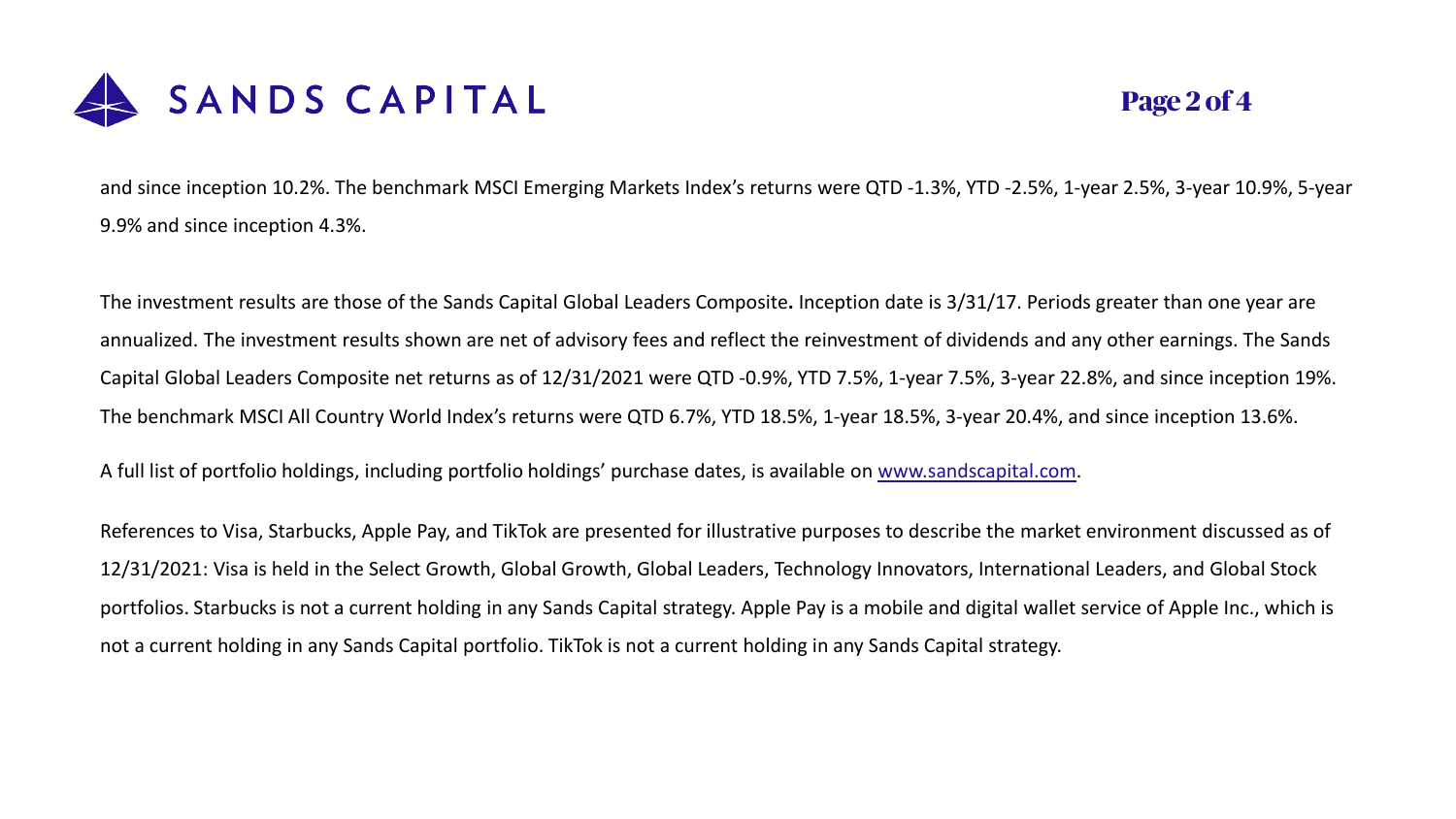

## **Page 3 of 4**

Intuit, Shopify, Square, HDFC Bank, BCA, Bajaj Finance, Kakao Pay, Nubank, and Paytm represent fintech holdings across portfolios. As of 12/31/2021 the following were held in Sands Capital portfolios: Intuit in Select Growth, Global Leaders, Technology Innovators, Select Leaders, and Global Sharia strategies; Shopify in Select Growth, Global Growth, Technology Innovators, and International Growth portfolios; Square in Select Growth, Global Growth, Global Leaders, and Select Leaders strategies; HDFC Bank in the Emerging Markets Growth strategy; BCA in the Emerging Market Growth and International Leaders strategies; Kakao Pay in Emerging Markets Growth strategy; Nubank is owned by Nu Holdings, which was held in Emerging Markets Growth and Technology Innovators strategies; Paytm is owned by One97 Communications, which was held in Emerging Markets Growth strategy.

This material is not intended as a forecast, a guarantee of future results, investment recommendations, or an offer to buy or sell any securities. The views expressed by Sands Capital Management and the information contained herein are current as of the date indicated and are subject to change. This material may contain forward-looking statements, which are subject to uncertainty and contingencies outside of Sands Capital's control. Readers should not place undue reliance upon these forward-looking statements. There is no guarantee that Sands Capital will meet its stated goals. Past performance is not indicative of future results. Differences in account size, timing of transactions, and market conditions prevailing at the time of investment may lead to different results, and clients may lose money. A company's fundamentals or earnings growth is